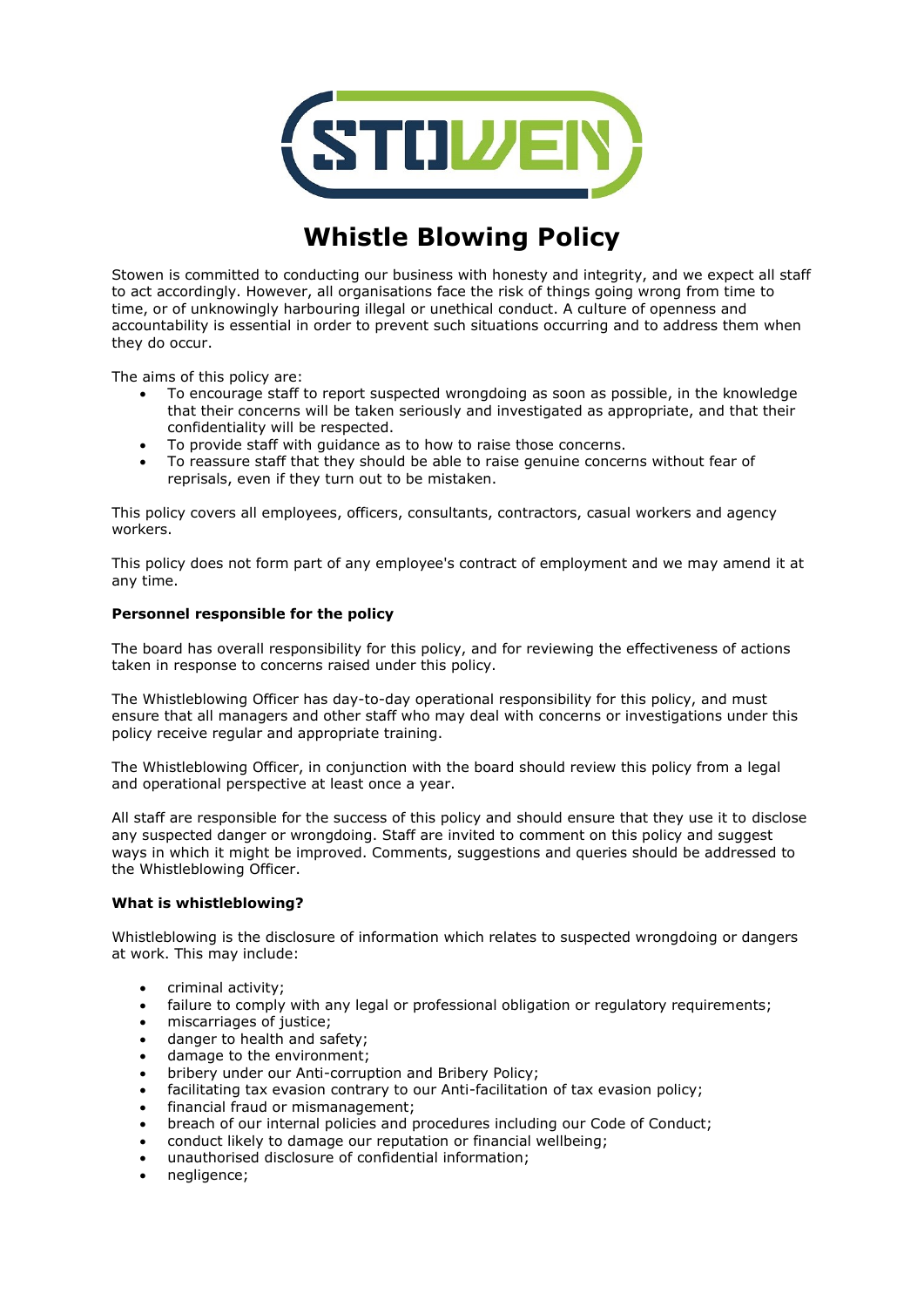the deliberate concealment of any of the above matters.

A whistleblower is a person who raises a genuine concern relating to any of the above. If you have any genuine concerns related to suspected wrongdoing or danger affecting any of our activities (a whistleblowing concern) you should report it under this policy.

This policy should not be used for complaints relating to your own personal circumstances, such as the way you have been treated at work. In those cases you should use the Grievance Procedure or Anti-harassment and Bullying Policy as appropriate.

If you are uncertain whether something is within the scope of this policy you should seek advice from the Whistleblowing Officer, whose contact details are below.

#### **Raising a whistleblowing concern**

We hope that in many cases you will be able to raise any concerns with your line manager. You may tell them in person or put the matter in writing if you prefer. They may be able to agree a way of resolving your concern quickly and effectively. In some cases, they may refer the matter to the Whistleblowing Officer.

However, where the matter is more serious, or you feel that your line manager has not addressed your concern, or you prefer not to raise it with them for any reason, you should contact one of the following:

| <b>Whistleblowing Officer</b> | Sharnie Ford, HR     | Sharnie.ford@stowengroup.com |
|-------------------------------|----------------------|------------------------------|
|                               | Manager              |                              |
| <b>Secondary Contact</b>      | Jane Goodley, Office | Jane.goodley@stowengroup.com |
|                               | Manager              |                              |

We will arrange a meeting with you as soon as possible to discuss your concern. You may bring a colleague or union representative to any meetings under this policy. Your companion must respect the confidentiality of your disclosure and any subsequent investigation.

We will take down a written summary of your concern and provide you with a copy after the meeting. We will also aim to give you an indication of how we propose to deal with the matter.

## **Confidentiality**

We hope that staff will feel able to voice whistleblowing concerns openly under this policy. However, if you want to raise your concern confidentially, we will make every effort to keep your identity secret. If it is necessary for anyone investigating your concern to know your identity, we will discuss this with you.

We do not encourage staff to make disclosures anonymously. Proper investigation may be more difficult or impossible if we cannot obtain further information from you. It is also more difficult to establish whether any allegations are credible.

Whistleblowers who are concerned about possible reprisals if their identity is revealed should come forward to the Whistleblowing Officer and appropriate measures can then be taken to preserve confidentiality. If you are in any doubt you can seek advice from Protect, the independent whistleblowing charity, who offer a confidential helpline.

Their contact details are at the end of this policy.

## **Investigation and outcome**

Once you have raised a concern, we will carry out an initial assessment to determine the scope of any investigation. We will inform you of the outcome of our assessment. You may be required to attend additional meetings in order to provide further information.

In some cases we may appoint an investigator or team of investigators including staff with relevant experience of investigations or specialist knowledge of the subject matter. The investigator(s) may make recommendations for change to enable us to minimise the risk of future wrongdoing.